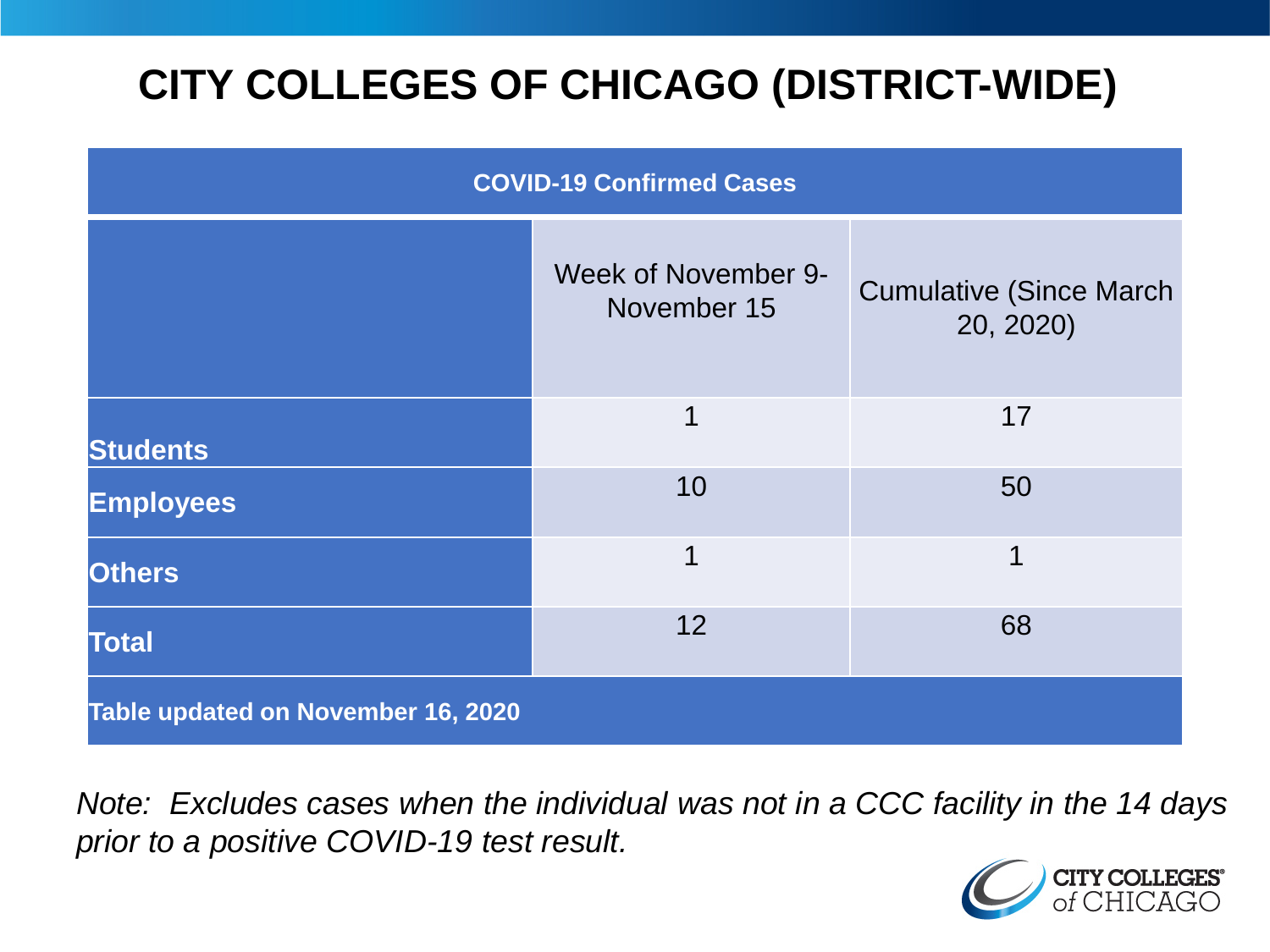### **DALEY COLLEGE**

| <b>COVID-19 Confirmed Cases</b>    |                                     |                                              |
|------------------------------------|-------------------------------------|----------------------------------------------|
|                                    | Week of November 9 -<br>November 15 | <b>Cumulative (Since March)</b><br>20, 2020) |
| <b>Students</b>                    | $\overline{0}$                      | $\overline{0}$                               |
| <b>Employees</b>                   | $\Omega$                            | 6                                            |
| <b>Others</b>                      | $\overline{0}$                      | $\overline{0}$                               |
| <b>Total</b>                       | $\Omega$                            | 6                                            |
| Table updated on November 16, 2020 |                                     |                                              |

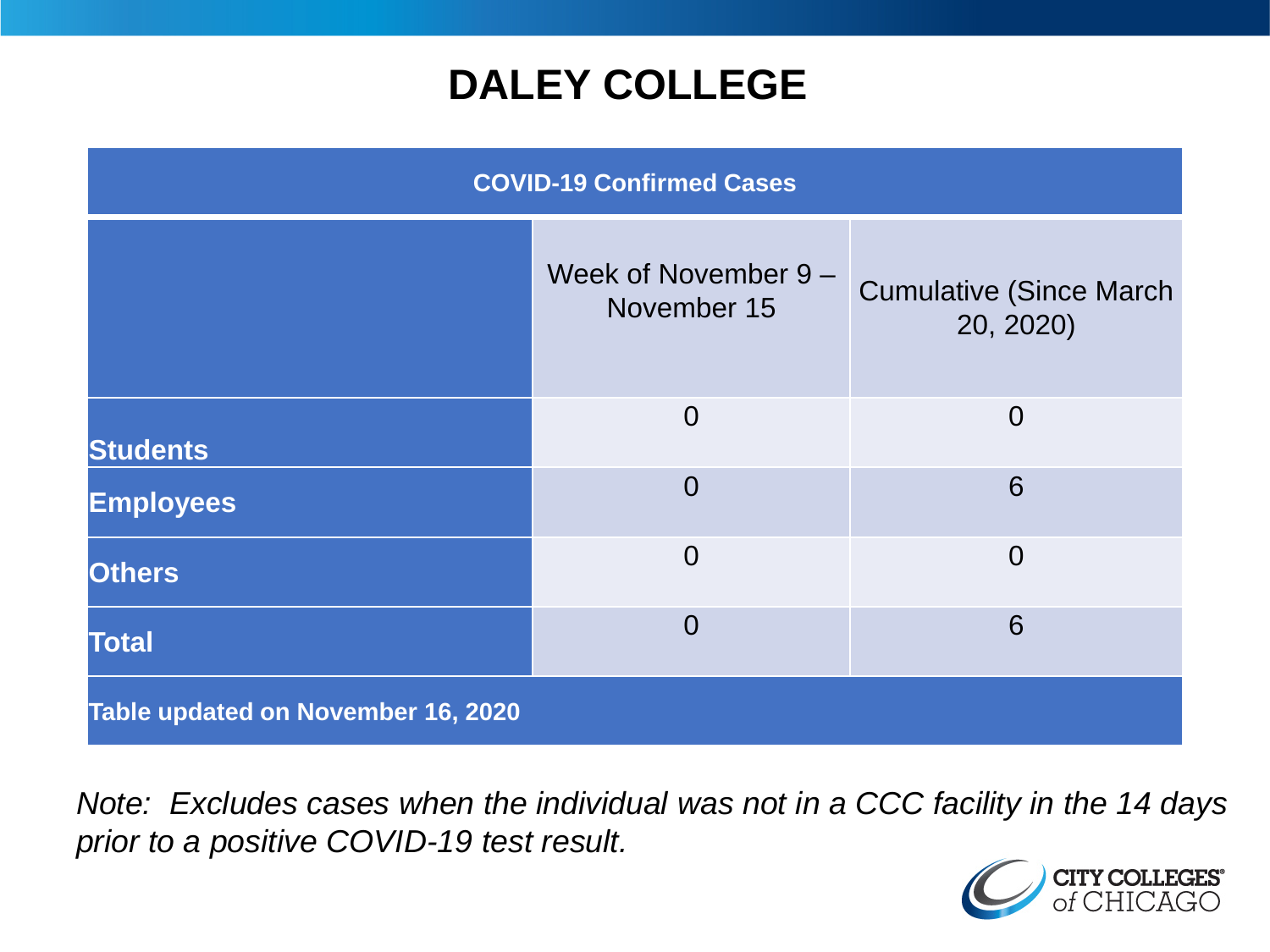### **HAROLD WASHINGTON COLLEGE**

| <b>COVID-19 Confirmed Cases</b>    |                                    |                                              |
|------------------------------------|------------------------------------|----------------------------------------------|
|                                    | Week of November 9-<br>November 15 | <b>Cumulative (Since March)</b><br>20, 2020) |
| <b>Students</b>                    | $\overline{0}$                     | 3                                            |
| <b>Employees</b>                   | $\Omega$                           | 5                                            |
| <b>Others</b>                      | 1                                  | 1                                            |
| <b>Total</b>                       |                                    | 9                                            |
| Table updated on November 16, 2020 |                                    |                                              |

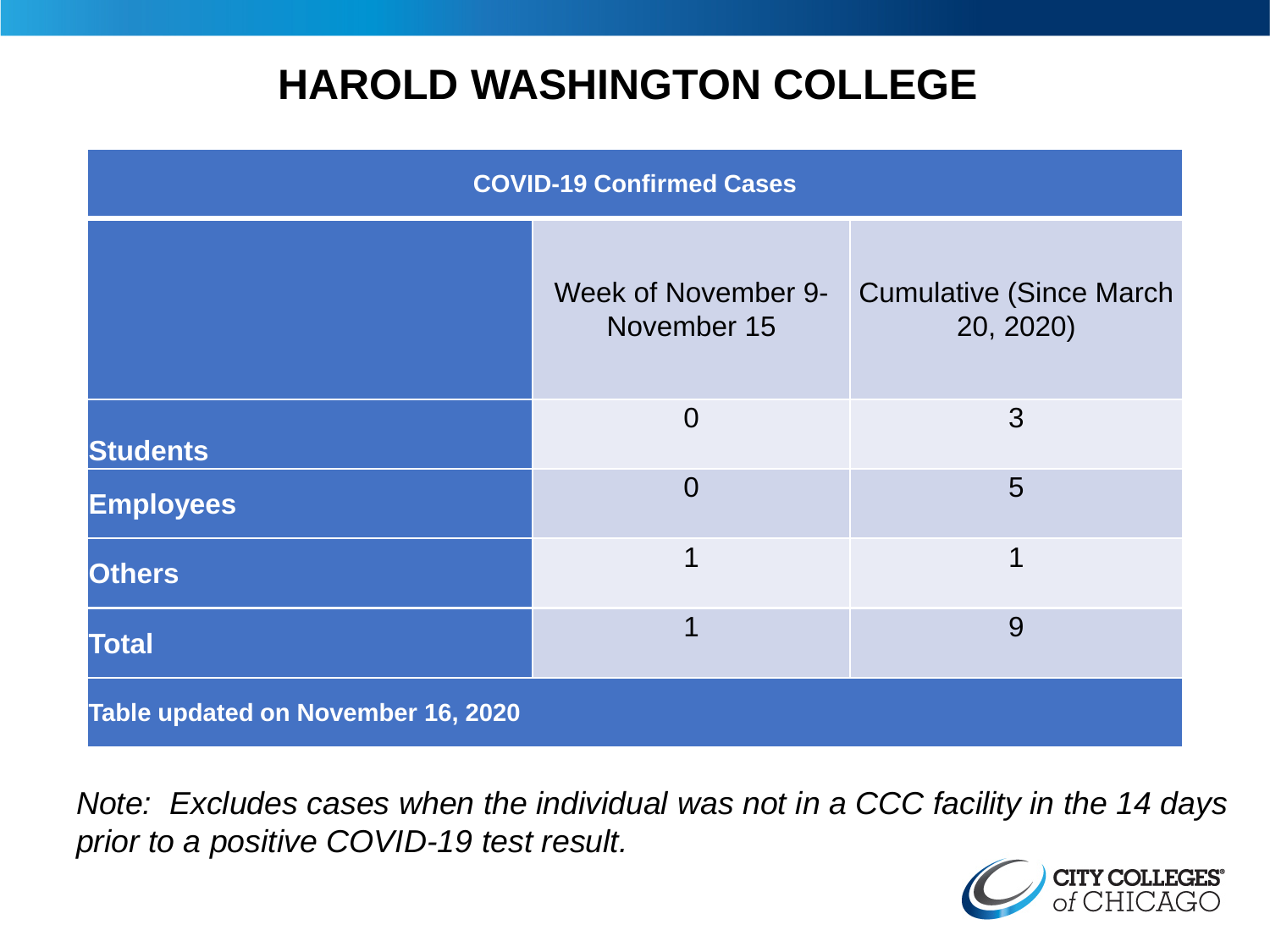### **KENNEDY-KING COLLEGE**

| <b>COVID-19 Confirmed Cases</b>    |                                    |                                              |
|------------------------------------|------------------------------------|----------------------------------------------|
|                                    | Week of November 9-<br>November 15 | <b>Cumulative (Since March)</b><br>20, 2020) |
| <b>Students</b>                    | $\overline{0}$                     | 3                                            |
| <b>Employees</b>                   | 3                                  | 9                                            |
| <b>Others</b>                      | $\overline{0}$                     | $\overline{0}$                               |
| <b>Total</b>                       | 3                                  | 12                                           |
| Table updated on November 16, 2020 |                                    |                                              |

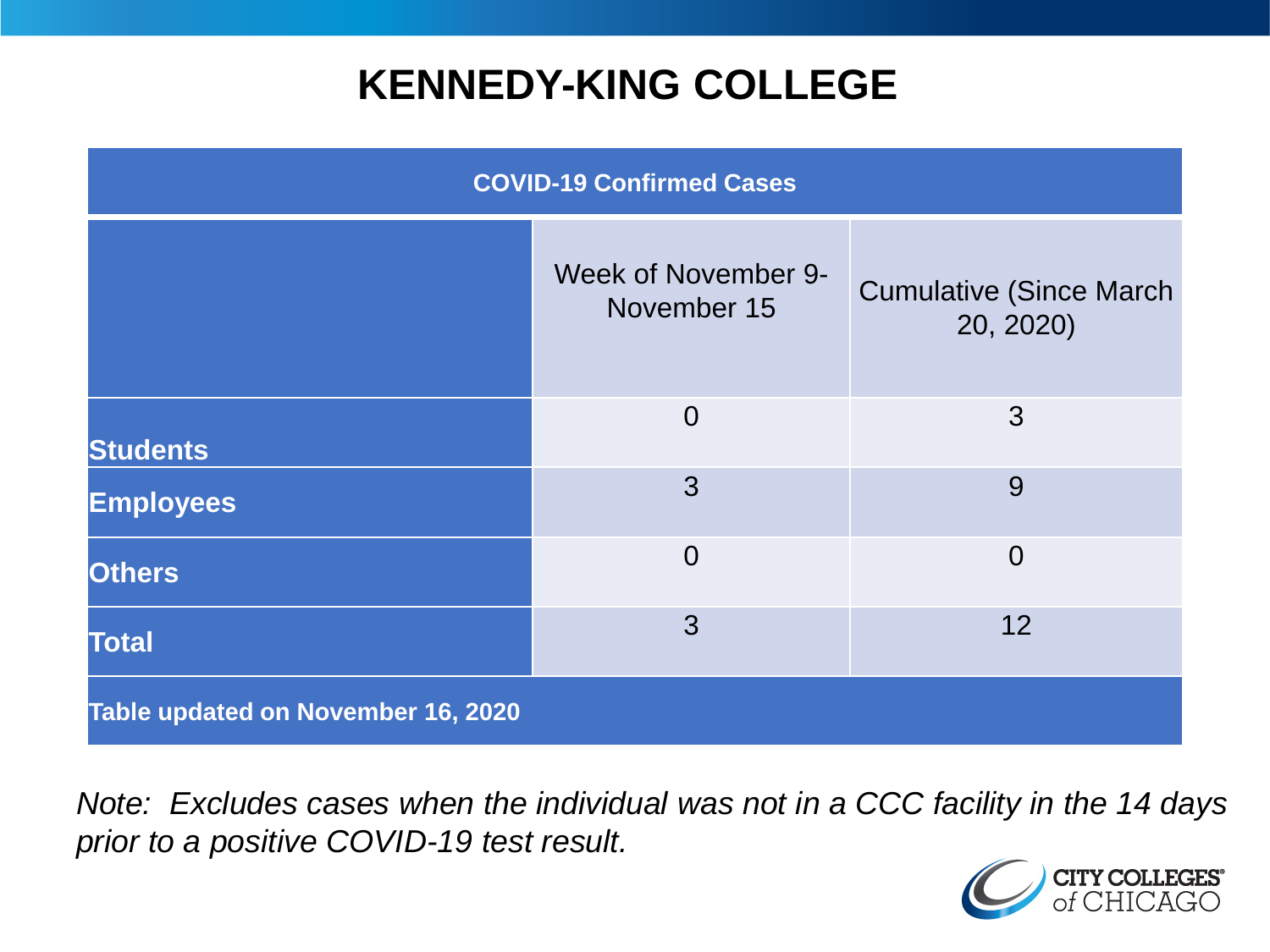## **MALCOLM X COLLEGE**

| <b>COVID-19 Confirmed Cases</b>    |                                    |                                              |
|------------------------------------|------------------------------------|----------------------------------------------|
|                                    | Week of November 9-<br>November 15 | <b>Cumulative (Since March)</b><br>20, 2020) |
| <b>Students</b>                    | 1                                  | 9                                            |
| <b>Employees</b>                   | 1                                  | 5                                            |
| <b>Others</b>                      | $\overline{0}$                     | $\overline{0}$                               |
| <b>Total</b>                       | $\overline{2}$                     | 14                                           |
| Table updated on November 16, 2020 |                                    |                                              |

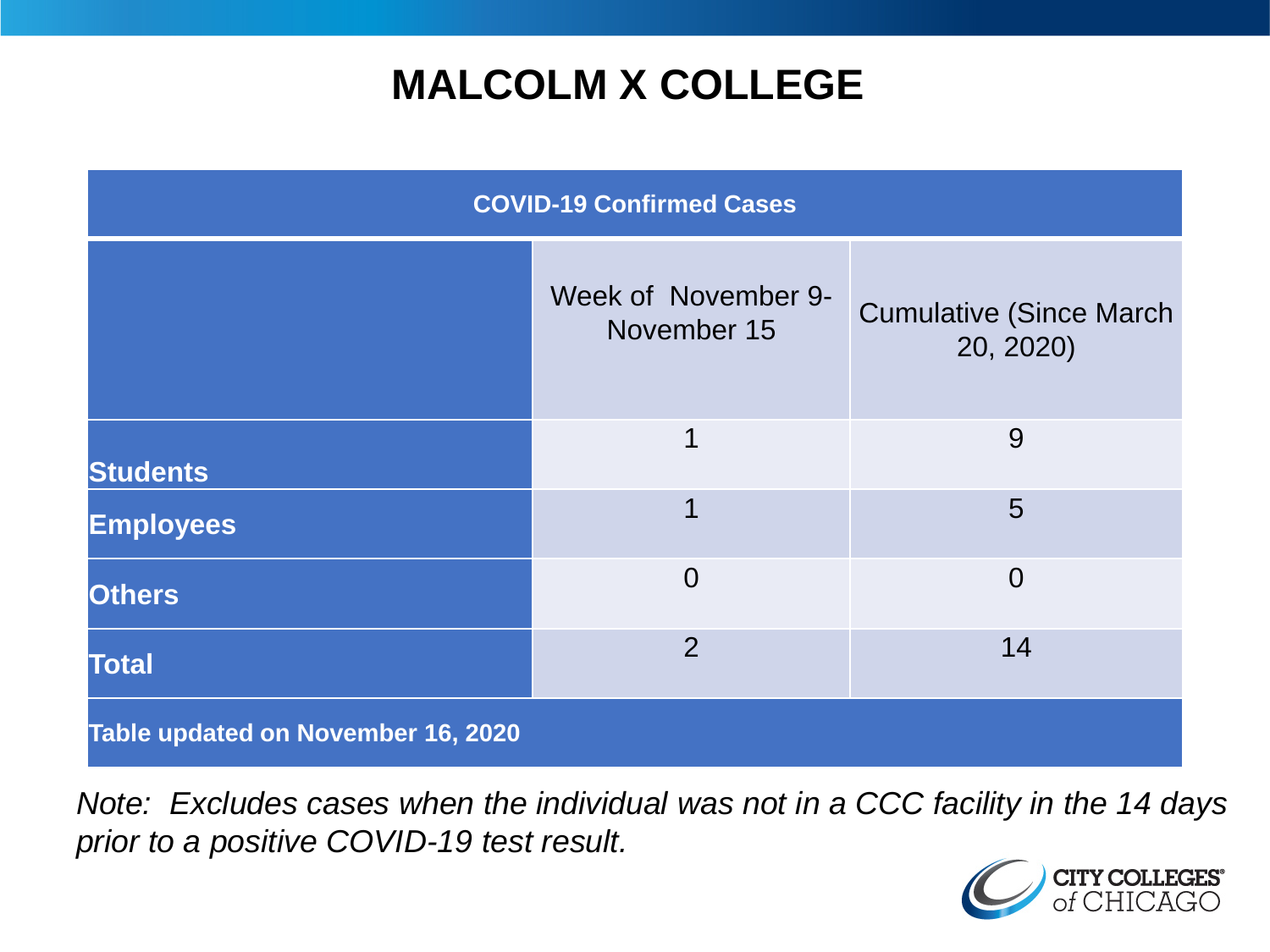# **OLIVE-HARVEY COLLEGE**

| <b>COVID-19 Confirmed Cases</b>    |                                           |                                              |
|------------------------------------|-------------------------------------------|----------------------------------------------|
|                                    | <b>Week of November 9-</b><br>November 15 | <b>Cumulative (Since March)</b><br>20, 2020) |
| <b>Students</b>                    | $\overline{0}$                            | 1                                            |
| <b>Employees</b>                   | $\overline{2}$                            | 12                                           |
| <b>Others</b>                      | $\overline{0}$                            | $\overline{0}$                               |
| <b>Total</b>                       | $\overline{2}$                            | 13                                           |
| Table updated on November 16, 2020 |                                           |                                              |

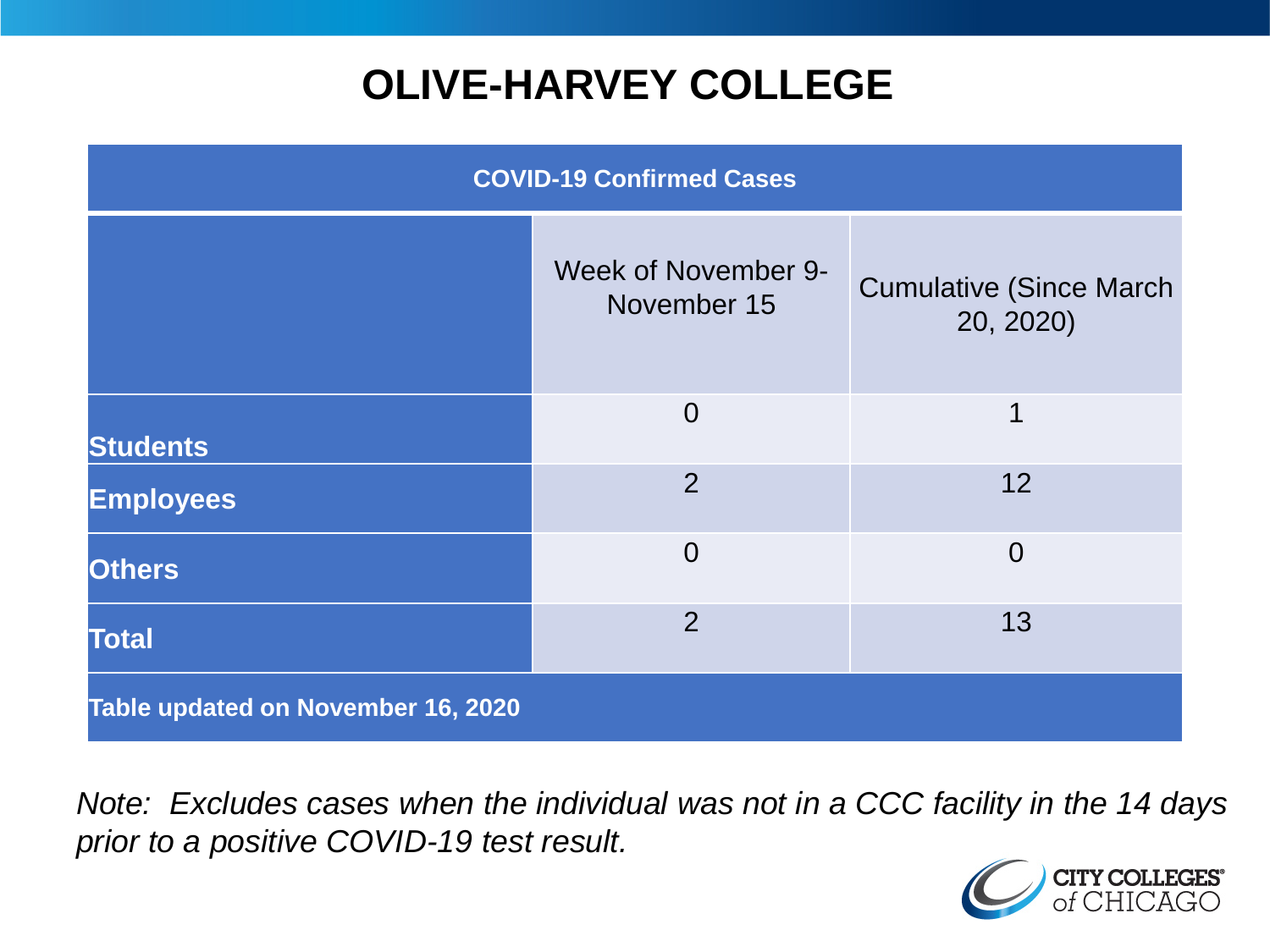### **TRUMAN COLLEGE**

| <b>COVID-19 Confirmed Cases</b>    |                                    |                                              |
|------------------------------------|------------------------------------|----------------------------------------------|
|                                    | Week of November 9-<br>November 15 | <b>Cumulative (Since March)</b><br>20, 2020) |
| <b>Students</b>                    | $\overline{0}$                     | 1                                            |
| <b>Employees</b>                   | 1                                  | 8                                            |
| <b>Others</b>                      | $\overline{0}$                     | $\overline{0}$                               |
| <b>Total</b>                       | 1                                  | 9                                            |
| Table updated on November 16, 2020 |                                    |                                              |